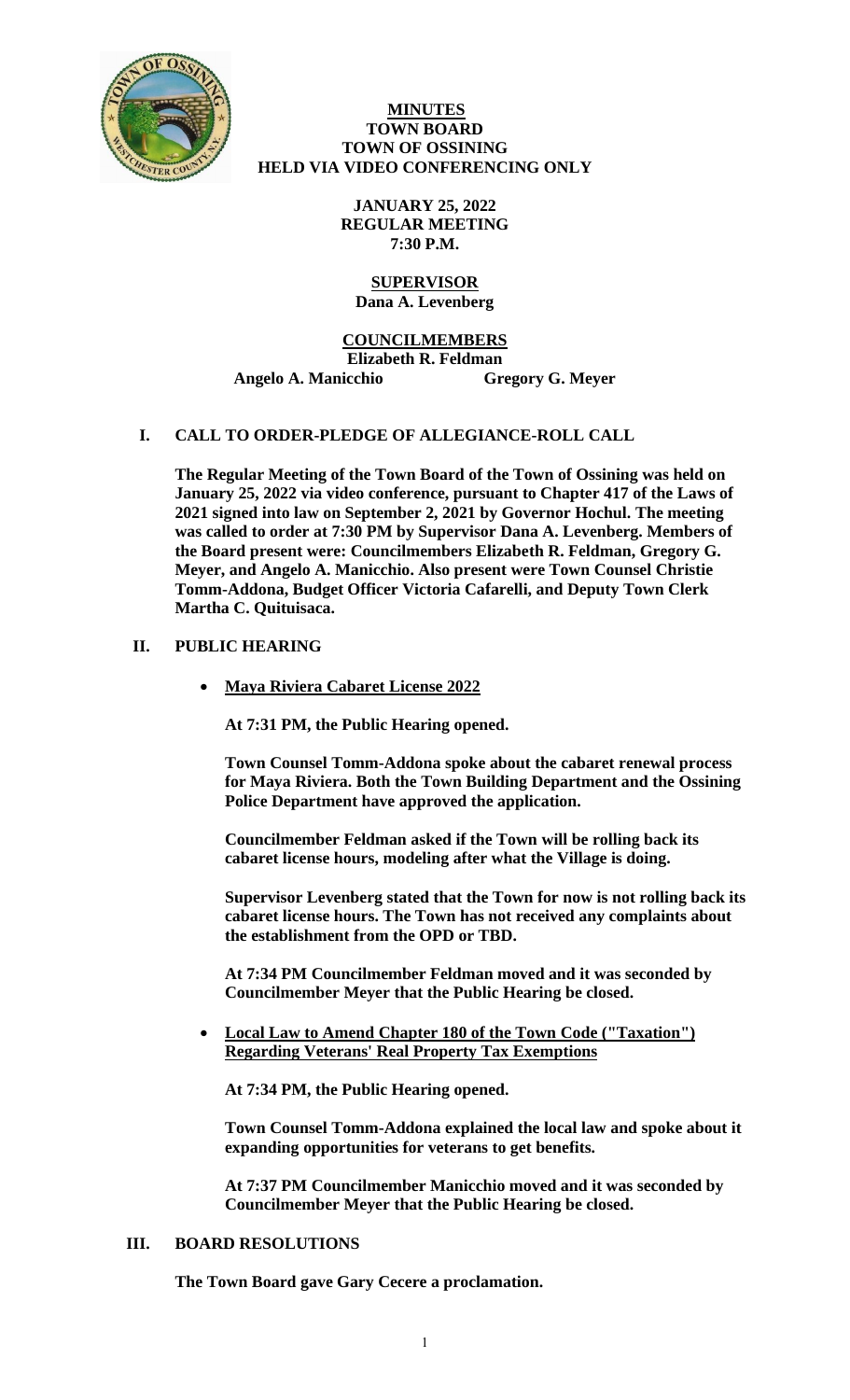**Councilmember Feldman wished Gary Cecere the best. She noted that he was a top notch mechanic and that will be missed by the Town of Ossining.**

### **A. Personnel – Resignation for Retirement**

**Councilmember Meyer moved and it was seconded by Councilmember Feldman that the following resolution be approved.**

**Resolved, that the Town Board of the Town of Ossining hereby accepts, with regret, the resignation of Gary Cecere from the position of Lead Maintenance Mechanic (Automotive) in the Town of Ossining Highway Department, effective January 27, 2022, for purposes of retirement.**

**Motion: Carried**

### **IV. SUPERVISOR AND TOWN BOARD ANNOUNCEMENTS**

**Supervisor Levenberg announced the following:**

**Thankfully, the COVID-19 surge that we experienced in the New York metro area in late December and early January seems to be decreasing significantly. Case numbers in Ossining and Westchester County are down by half, at 911 for the Town of Ossining including both Villages and 20,176 for all of Westchester County. Of course, this is not the time to let down our guard, we need to continue masking, testing, and getting vaccinated. Vaccines and boosters are available at the Ossining Volunteer Ambulance Corps – visit their website www.ossiningvac.org/covid19 for more information, as well as many other local pharmacies. The Biden Administration launched www.covidtests.gov last week and all US households can order free test kits from this site.** 

**Congratulations are in order for Ossining High School student Nyasha Nyoni who has been named one of the top 40 finalists in the Regeneron Science Talent Search! This is an incredible accomplishment, Ossining is very proud of you, Nyasha!** 

**The Ossining School District is holding a book drive – drop off books at any Ossining school or 400 Executive Boulevard. The books requested are elementary books (copyright 2008 or newer) and your donation will help the Ossining Schools further their mission to improve childhood literacy by providing a plethora of books for our students to read!** 

**Save the date for the 5th Annual Gullotta House Escape from Sing Sing Polar Plunge, scheduled for Saturday, February 12th at 11am. If you, like me, plan on plunging, make sure to get there early at 10:15am! Visit www.GullottaHouse.org to donate, sponsor a plunger, or register. The proceeds from this fun annual event support Westchester County families in need and scholarships for high school students.** 

**Teatown Hudson River EagleFest returns February 4, 5, and 6, 2022. Celebrate the annual winter migration of bald eagles to the lower Hudson Valley with a mix of programs sure to please the stay-at-home armchair birder and those looking for more adventure! Join in for this amazing three-day festival, featuring in-person programs at Teatown, guided bird walks at Croton Point Park, engaging virtual presentations, and more. Learn more and purchase tickets at [https://www.teatown.org/events/eaglefest.](https://www.teatown.org/events/eaglefest)**

**Councilmember Feldman announced that the Briarcliff caucus is tomorrow, January 26, 2022.** 

### **V. ADMINISTRATIVE REPORT ON TOWN OPERATIONS**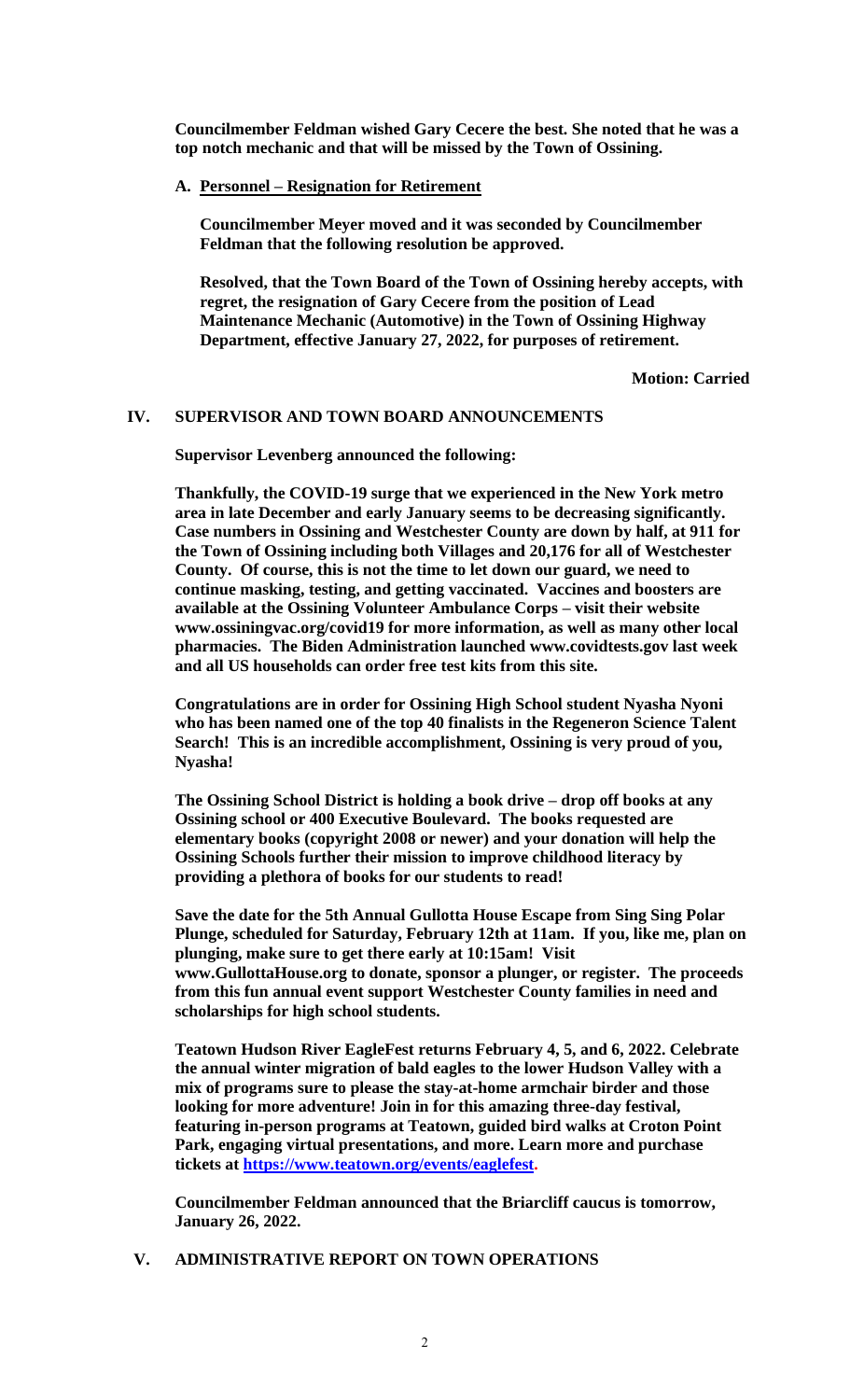**Supervisor Levenberg said the following:**

**You may have noticed this week that the weekly Supervisor's Update has gotten a bit of a facelift! We are hoping this new format, which directs readers to pages on the Town website with categorized information on Arts & Enrichment, COVID-19 updates, Career & Education, Assistance Programs, and more will be a helpful resource to the community on a weekly basis. The Supervisor's Update is always available on the Town website, if you need to access information outside of our usual Friday evening update. Please do sign-up for Town e-mail alerts and news – easily accessible on our website.** 

**If you already subscribe to our updates, and updates from our Tax Receiver Holly Perlowitz, you know that second half school taxes are due by January 31, 2022, as are Village of Ossining taxes for those who live in the Village of Ossining. It is easy to pay online, or you can also mail your payment, drop your payment in the dedicated mail slot at the Ossining Post Office, or stop by our offices during office hours to make payment. Please be wary of online bill pay from your bank, the deadline is getting closer and it is unlikely this method of payment will make it to our office on time. Tax Receiver Holly Perlowitz plans on opening the office this Saturday, January 29 from 9am to 12noon for any taxpayers who are unable to make payment during our normal business hours. We may have to cancel these additional office hours due to snow in the forecast for Saturday, so please keep an eye out for updates on the Town social media or website on Friday for a cancellation notice if needed.** 

**We continue to advocate on behalf of our residents in the Crotonville neighborhood of Ossining to mitigate noise complaints which seem to stem from the Croton Harmon Metro-North Station. As is noted in the agenda, there is a resolution for the Board's consideration to engage B. Laing Associates to assist the Town in evaluating noise monitoring data collected by Metro-North. We were happy to learn last week that Metro-North has agreed to additional noise testing in response to these complaints, and we are grateful to have experts on the Town's behalf advising the additional data collection and reviewing the data. Thank you to the Town Board for considering this proposal; I know the residents in this neighborhood will greatly appreciate the support.** 

**This week, Town Counsel Christie Addona, Victoria Cafarelli, and I participated in the bi-weekly conference call with County Executive George Latimer and his staff on COVID-19 and other current issues. The County has provided municipalities with test kits for use by essential workers, including frontline municipal staff and first responders. We are grateful for these additional resources and know these are key tools in ensuring our municipal staff can come to work each day healthy and safe and ready to serve the community. County Executive Latimer and his staff also emphasized the resources available to renters and homeowners who may be facing eviction or foreclosure due to COVID-19 related financial difficulties now that the moratoria on evictions and foreclosures have lapsed in New York State. All of those resources have been compiled in the Supervisor's Update under "Assistance Programs," I urge anyone who is need of a helping hand at this time seek out these resources.** 

**I am now going to turn it over to Victoria for an update on our Tree Maintenance Project at Louis Engel and Ryder Parks, as well as for an update on some collaborative work she has been doing with the Village of Ossining to ensure we are ready to return to hybrid meetings, when the State Emergency Order allowing remote meetings eventually expires.**

**Budget Officer Cafarelli said the following:**

**Today, I met with Craig Stevens, the Town's arborist to review the scope of work for a grant funded tree maintenance project to take place at Louis Engel and Ryder Parks. Last year, the Town received funding from the NYS DEC's**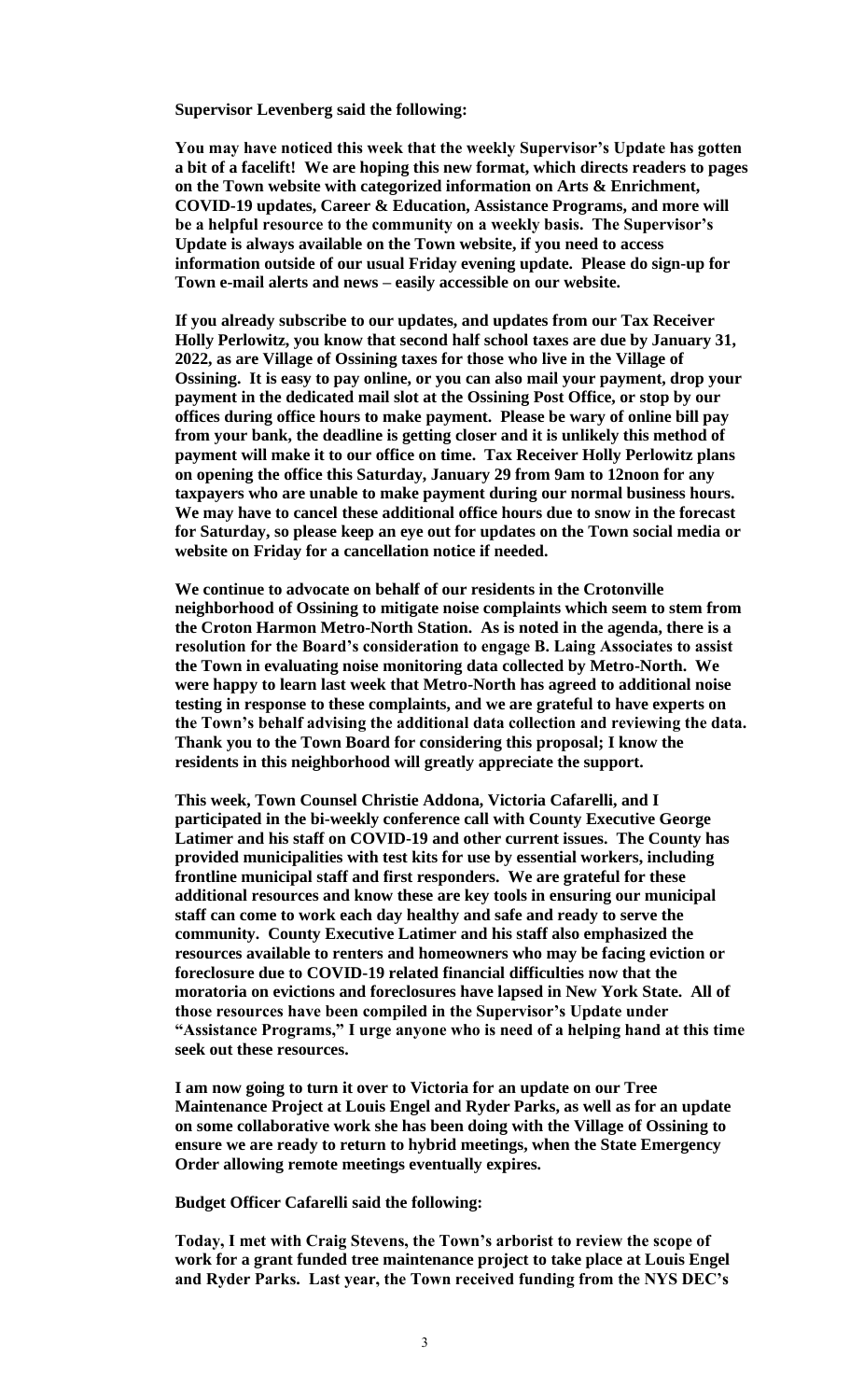**Urban and Community Forestry program to prune and takedown high priority trees in these two parks, with a budget of \$42,200, \$33,750 to come from DEC grant funds. Craig Stevens and I have been working to finalize the tree list for this project, and it has proven to be pretty complex. We had been working to develop specifications for a request for proposals for both parks. Today, we were able to finalize the scope for Louis Engel Park, which is a much smaller scope than Ryder Park, due to the size of the park and the size of the trees to be dealt with. Craig advised the cost of the Engel Park scope will likely be in the \$5-10,000 range, so he is recommending we tackle this project in two phases, with Engel Park being phase one. Since the estimated costs for Engel Park only require three written quotes per the Town's procurement process, we will be seeking proposals from a qualified vendor list from the DEC, which does not require formal Town Board approval at this time. Next, we will finalize the scope for Ryder Park, and with a much higher anticipated budget, seek to select a vendor through a more formal request for proposals. So, at this time, I would ask that the Town Board move forward on Resolution G on tonight's agenda to set up the Capital Project for this, and table Resolution E issuing the request for proposals, until we can finalize the scope and bid documents for the Ryder Park phase of the project. Any questions?** 

**And finally, I have been working closely with Jaimie Hoffman in the Village of Ossining to ensure we have the appropriate technology in place in both of our traditional Town Board meeting rooms at 16 Croton and the Courthouse. We recognize that even if we need to return to remote meetings, the hybrid meeting format with the Town Board appearing in person and most members of the public, consultants, and other special guests choosing to appear remotely is definitely here to stay. Zoom offers products that will make that format seamless for the Board and the public that are cost effective, so we are looking into those offerings for the Town and Village. More to come on that front in the coming weeks!**

#### **VI. PUBLIC COMMENT ON AGENDA ITEMS**

#### **VII. BOARD RESOLUTIONS (CONT.)**

**A. Approval of Minutes— Reorganizational & Regular Meeting – January 11, 2022**

**Councilmember Feldman moved and it was seconded by Councilmember Meyer that the following resolution be approved.**

**Resolved, that the Town Board of the Town of Ossining hereby approves the January 11, 2022 minutes of the Reorganizational & Regular Meeting as presented.**

#### **Motion: Carried**

#### **B. Approval of Minutes— Special Meeting – January 18, 2022**

**Councilmember Feldman moved and it was seconded by Councilmember Meyer that the following resolution be approved.**

**Resolved, that the Town Board of the Town of Ossining hereby approves the January 18, 2022 minutes of the Special Meeting as presented.**

**Motion: Carried**

#### **C. Approval of Voucher Detail Report**

**Councilmember Feldman moved and it was seconded by Councilmember Meyer that the following resolution be approved.**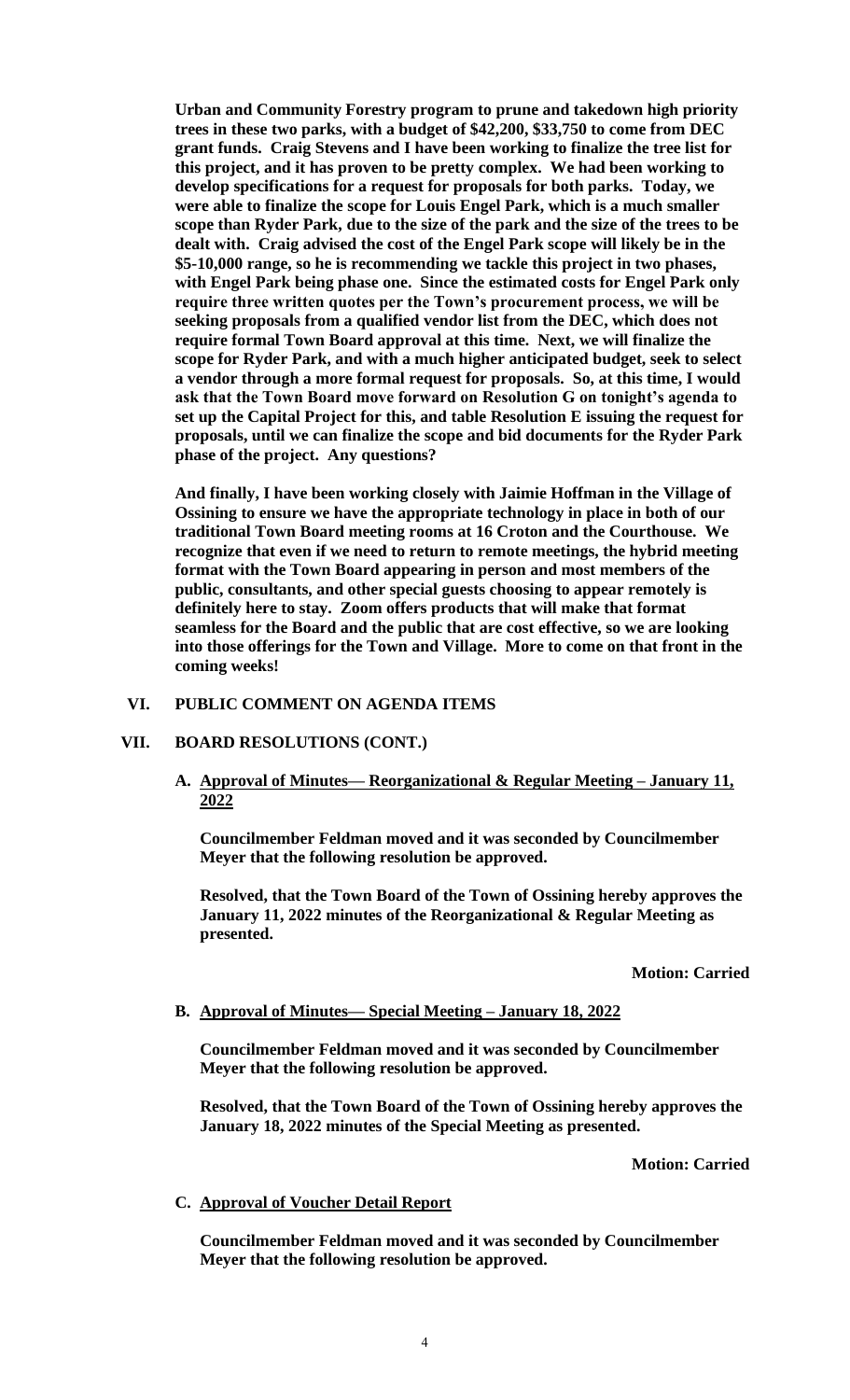**Resolved, that the Town Board of the Town of Ossining hereby approves the Voucher Detail Report dated January 25, 2022 in the amount of \$770,060.58 for 2021 and \$384,096.47 for 2022 for a grand total of \$1,154,157.05.**

**Supervisor Levenberg said the following: This is quite a large voucher run, but it includes payment on two major capital projects underway at McCarthy Drive and Morningside Drive, as well as our Health Insurance payment for February.** 

**Motion: Carried**

### **D. Tax Payment Plan – 5 South Malcolm Street**

**Councilmember Feldman moved and it was seconded by Councilmember Meyer that the following resolution be approved.**

**Whereas, the Town of Ossining is required to collect Town, County and School taxes for the municipality, with the onus on the Town to make whole the County and School District for any uncollected taxes; and** 

**Whereas, the Receiver of Taxes has been approached by a property owner requesting a short-term payment plan for the property at 5 South Malcolm Street, Tax Parcel Designation ID# 97.7-5-76; and** 

**Whereas, the Town Board, pursuant to Article 5 of the Ossining Town Code, as authorized by section 1184 of the New York Real Property Tax Law, before entry of a final judgment, may withdraw a parcel for which payment of real property taxes is delinquent, from a foreclosure proceeding and enter into an installment plan for payment of all delinquent taxes, as well as interest and penalties, and does occasionally grant such a plan and has the discretion to accept or reject any proposal by a residential property owner, providing the owner meets the eligibility requirements set forth in section 180-17 of the Town Code and the payment plan conforms to the requirements for such a repayment plan set forth in section 180-18 of the Town Code;** 

**Now, therefore be it Resolved, that the Town Board of the Town of Ossining hereby grants the aforementioned payment plan, which terms comply with the Town Code, to this property owner, who has been determined to be eligible, with the understanding that this sets no precedent going forward for this or any other property in the future.**

**Supervisor Levenberg said the following: Please note this tax payment plan is for 5 South Malcolm Street, the version of the agenda that was posted on Friday noted 55 South Malcolm Street, but that was a typo.** 

**Motion: Carried**

### **E. Request for Proposals: Tree Maintenance**

**Councilmember Feldman moved and it was seconded by Councilmember Meyer that the following resolution be tabled.**

**Resolved, that the Town Board of the Town of Ossining authorizes the Town Clerk to advertise a Request for Proposals for Tree Maintenance – Removal, Pruning, Stumps. Proposals shall be submitted no later than 10am on Monday, February 28, 2022 to the office of the Town Clerk.** 

**Motion: Carried**

**F. Contracts – Senior Citizen Taxi Services**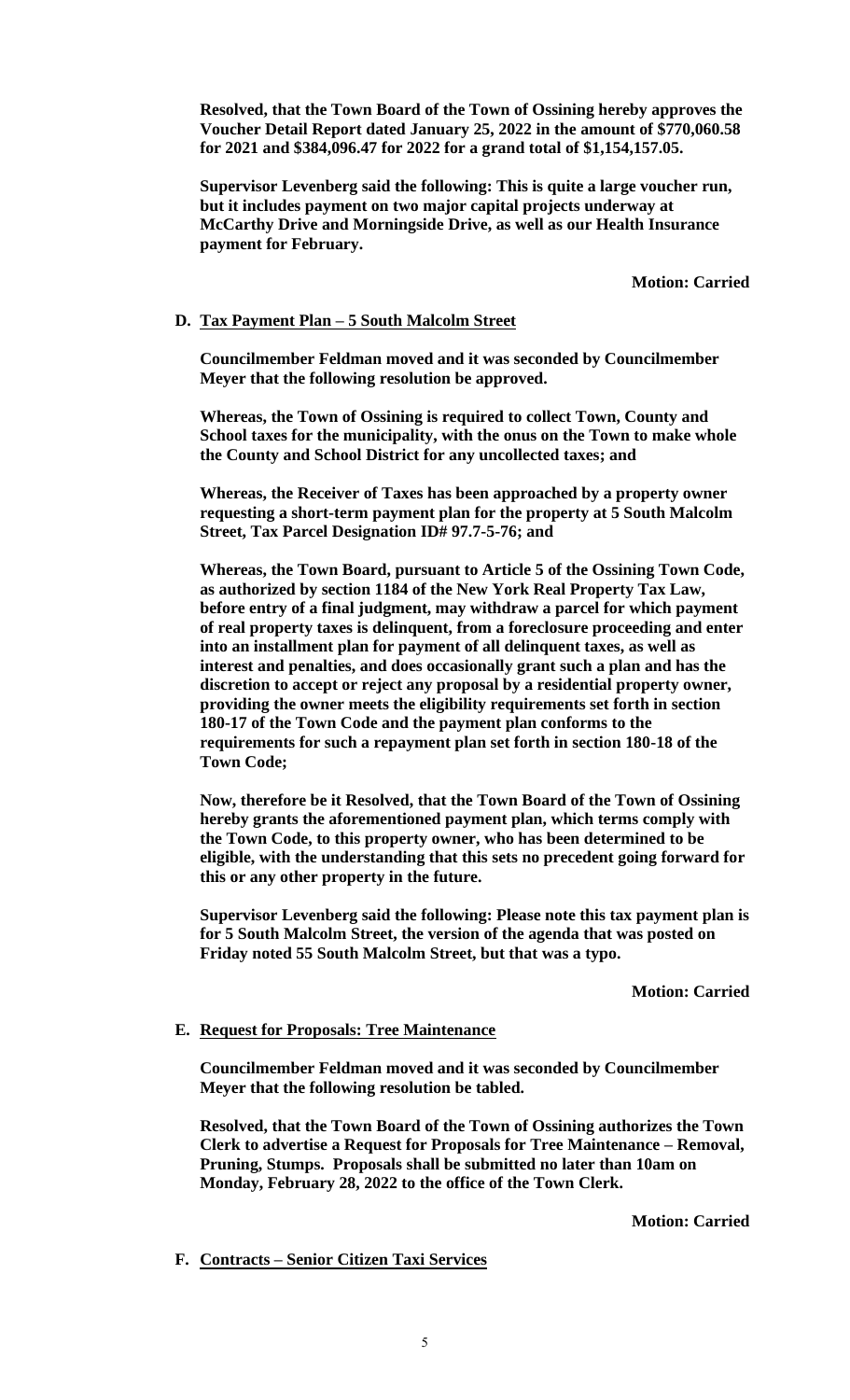**Councilmember Feldman moved and it was seconded by Councilmember Meyer that the following resolution be approved.**

**Resolved, that the Town Board of the Town of Ossining authorizes the Supervisor to sign contracts with the following taxicab operators to participate in the Senior Citizen Taxi Services program for calendar year 2022, subject to approval by Counsel to the Town as to form:**

- **Aguila Taxi**
- **Amigos Taxi**
- **Big Taxi**
- **Briarcliff Taxi**
- **Ecua Taxi**
- **JBC Taxi**
- **Liberty Taxi**
- **L & L Safety Taxi**
- **Mommy's Taxi**
- **New Mega Taxi**
- **Ossining Taxi**
- **Radio Taxi**
- **Spring Taxi**
- **Super Taxi**
- **Union Taxi**

**Supervisor Levenberg said the following: This year, we are trying a new approach to our Senior Taxi Coupon program, offering participation in this program to all licensed taxi operators in the Village of Ossining. We are hopeful this will provide more flexibility to our seniors and a more clear communication of the rules and regulations of the program. Thank you to our Town Clerk's office, Senior Nutrition program, and Town Counsel for putting together these contracts!**

**Councilmember Feldman asked if problematic taxi companies that are not following rules can removed from the contract.**

**Budget Officer Cafarelli spoke about expanding the number of taxi companies in the senior program in an attempt to increase the number of taxi cabs that senior can call. Clerk Susanne Donnelly meet with taxi company owners to discuss the program and the rules.**

**Motion: Carried**

#### **G. Finance- Capital Project #2022-5233 – 2022 Tree Maintenance-Town Parks**

**Councilmember Feldman moved and it was seconded by Councilmember Meyer that the following resolution be approved.**

**Resolved, that the Town Board of the Town of Ossining authorizes opening a 2022 Capital Project #2022-5233, entitled "2022 Tree Maintenance" for the Town Parks Department, with a project budget of \$42,200. The project will be funded from NYS DEC Urban & Community Forestry Grant of \$33,750, and a transfer from General Fund of \$8,450.**

| Increase:      | 3707110.200.5233 | $$42,200 - 2022$ Tree Maintenance                        |
|----------------|------------------|----------------------------------------------------------|
| (Expense)      |                  |                                                          |
| Increase:      |                  | 3700300.308900.5233 \$33,750 - NYS DEC Grant (Revenue)   |
| Increase:      |                  | 3700500.503100.5233 \$ 8,450 – I/F Transfer from General |
| Fund (Revenue) |                  |                                                          |
| Increase:      | 100.9550.905000  | $$8,450$ – Interfund Transfer-Capital                    |
| Fund (Expense) |                  |                                                          |
| Decrease:      | 100.7110.498000  | $$8,450$ – Tree Service (Expense)                        |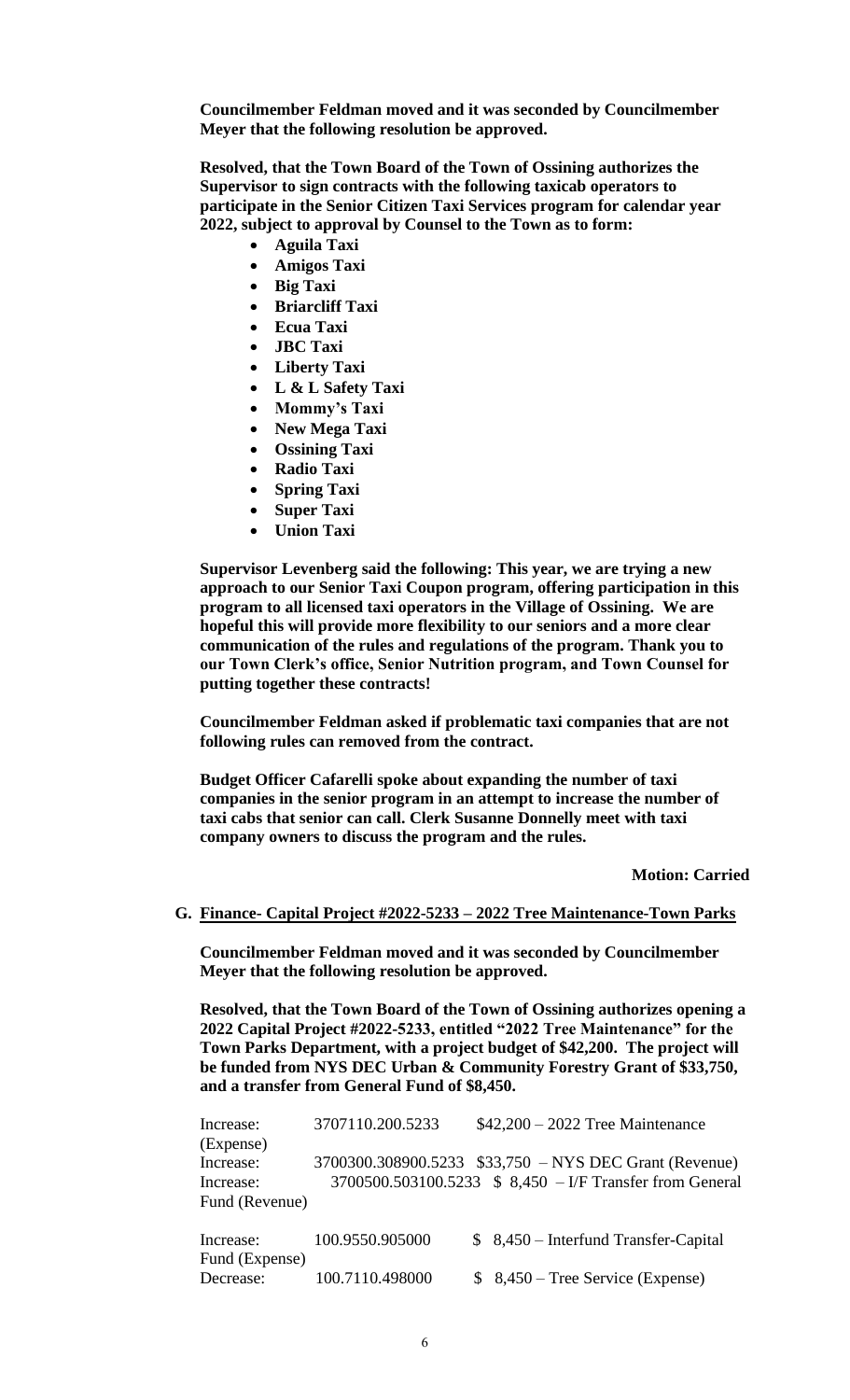**Supervisor Levenberg said the following: As Victoria discussed earlier, this is a primarily grant funded project, and we are excited to get it underway.**

**Motion: Carried**

**H. Finance- Capital Project #2022-5234 – 2022 Cedar Lane Art Center HVAC Upgrade-Town Parks**

**Councilmember Feldman moved and it was seconded by Councilmember Meyer that the following resolution be approved.**

**Resolved, that the Town Board of the Town of Ossining authorizes opening a 2022 Capital Project #2022-5234, entitled "2022 Cedar Lane Arts Center HVAC Upgrade" for the Town Parks Department, with a project budget of \$47,520. The project will be funded from NYSERDA grant of \$40,000 and a transfer from General Fund of \$7,520.**

| Increase:<br>Increase:<br>Increase: | 3707110.200.5233 | \$47,520 - 2022 Cedar Lane Arts Center HVAC Upgrade-Town Parks (Expense)<br>3700300.308900.5234 \$40,000 - NYSERDA Grant (Revenue)<br>3700500.503100.5234 \$ 7,520 - I/F Transfer from General Fund (Revenue) |
|-------------------------------------|------------------|---------------------------------------------------------------------------------------------------------------------------------------------------------------------------------------------------------------|
| Increase:                           | 100.9550.905000  | \$7.520 – Interfund Transfer-Capital Fund (Expense)                                                                                                                                                           |
| Increase:                           | 100.1990.400000  | \$7,520 – General Fund Contingency (Expense)                                                                                                                                                                  |

**Supervisor Levenberg said the following: The Town received \$40,000 in funding from the NYSERDA Clean Energy Communities program for clean heating and cooling upgrades for the Cedar Lane Arts Center. We have a proposal from our annual bidder for electrician services and quotes from HVAC contractors to start this project, but first we need to get the Capital Project set up.**

**Motion: Carried**

### **I. Acceptance of Proposal – Noise Consultant**

**Councilmember Feldman moved and it was seconded by Councilmember Meyer that the following resolution be approved.**

**Resolved, that the Town Board of the Town of Ossining accepts the proposal from B. Laing Associates, Fort Salonga, NY 11768 to serve as an environmental consultant to the Town regarding noise in the Crotonville area of the Unincorporated Town of Ossining, for an amount not to exceed \$6,000.**

**Supervisor Levenberg said the following: As discussed, we look forward to work with B. Laing Associates in our continued discussions with Metro-North to address noise complaints from our residents in the Crotonville neighborhood of Town.**

**Motion: Carried**

### **J. Justice Court – Town Constables**

**Councilmember Feldman moved and it was seconded by Councilmember Meyer that the following resolution be approved.**

**Resolved, that the Town Board hereby appoints the following to the position of Town Constable, at an hourly rate of \$50.00, to serve at the pleasure of the Board during calendar year 2022:**

 **Raymond Mena – Yonkers, NY**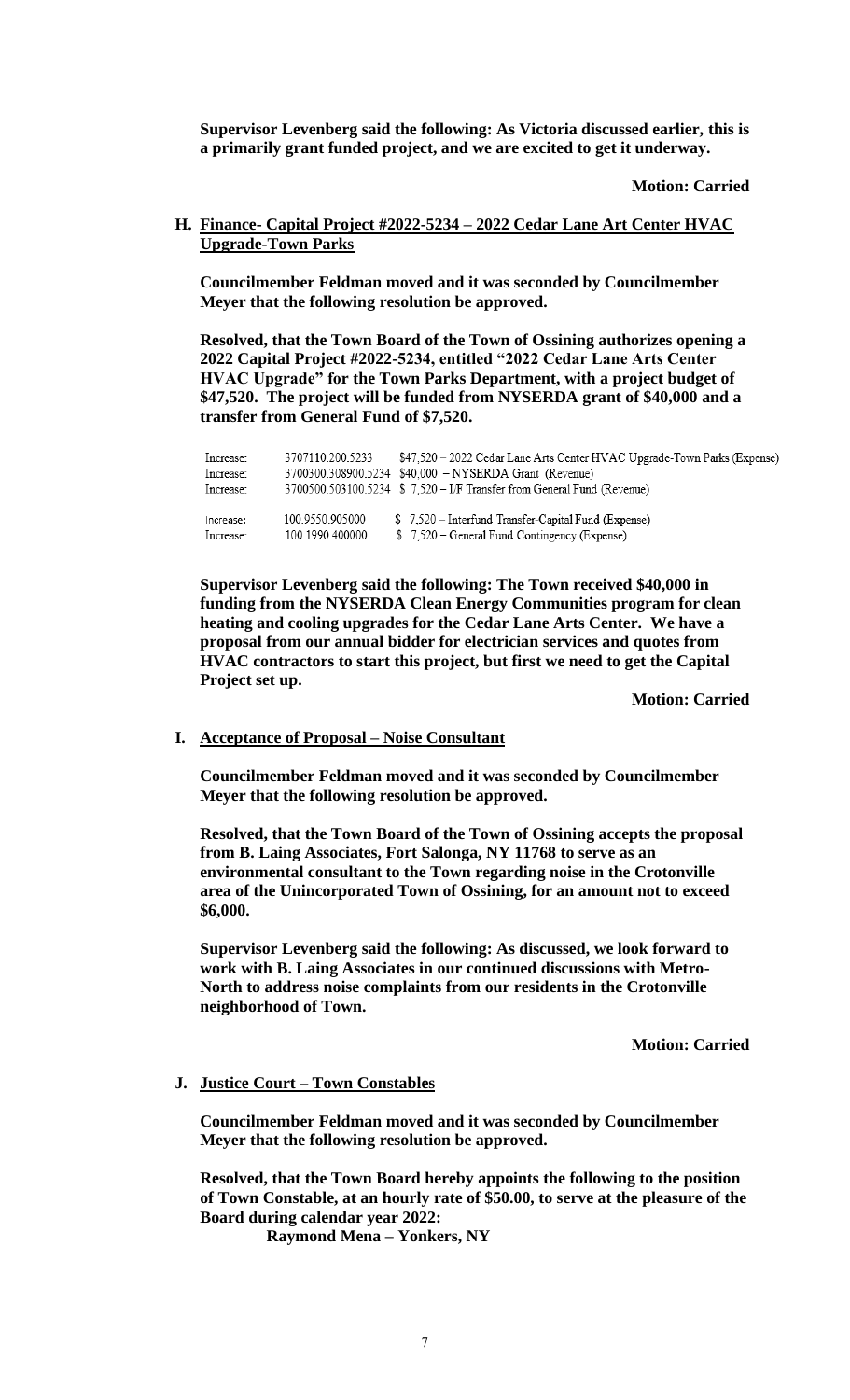**Supervisor Levenberg said the following: With the departure of beloved Franklin Jackson, Jr. and his much deserved retirement in the fall, we have been in need of a new constable. Raymond Mena has been serving as a Court Attendant since June in our Town Court and has experience in other courts as well as with Westchester County police. He is also bilingual, which we know will serve residents of the Town well. Thanks, Ray, for taking on this added responsibility!**

**Motion: Carried**

### **K. Call for Public Hearing – Local Law #2 of 2022**

**Councilmember Feldman moved and it was seconded by Councilmember Meyer that the following resolution be approved.**

**Resolved, that the Town Board of the Town of Ossining hereby calls for a Public Hearing to be held in the matter of a Local Law to amend Chapter 47 of the Town Code ("Residency Requirements") with respect to Town Constable position on Tuesday, February 8, 2022 at 7:30 p.m. to be held via videoconferencing only pursuant to Chapter 417 of the Laws of 2021 of the State of New York, as subsequently amended, with the log-in information available on the Town's website in advance of the meeting.**

**Supervisor Levenberg said the following: As the Town searched for a new constable, we realized it was not exactly clear in the Town code the residency requirements for a constable. We did not find anything in State law that precluded the Town from appointing Ray as a constable, but in an effort to ensure clarity in the future regarding residency considerations for constable, our Counsel recommended the Town Board consider a local law to identify the same residency requirements for constable as adopted for Court Attendant, since we often look to appoint individuals who serve as Court Attendant to serve as constable.** 

**Motion: Carried**

#### **VIII. CORRESPONDENCE TO BE RECEIVED AND FILED**

**Councilmember Feldman moved and it was seconded by Councilmember Meyer that the following resolution be approved.**

**Resolved, that the Town Board of the Town of Ossining hereby accepts the following correspondence:**

- **Town Planning Board Minutes:**
	- **November 3, 2021**
	- **November 17, 2021**
	- **December 15, 2021**

**Motion: Carried**

### **IX. VISITOR RECOGNITION**

*Visitors shall be accorded one (1) four (4) minute opportunity to speak*

### **X. ADJOURNMENT**

**At 8:16 P.M., Councilmember Feldman motioned to adjourn to Executive Session for advice of counsel, personnel, and contracts and Councilmember Meyer seconded.**

**Motion Carried: Unanimously**

**At 9:14 P.M., Councilmember Feldman motioned to leave Executive Session and Councilmember Meyer seconded.**